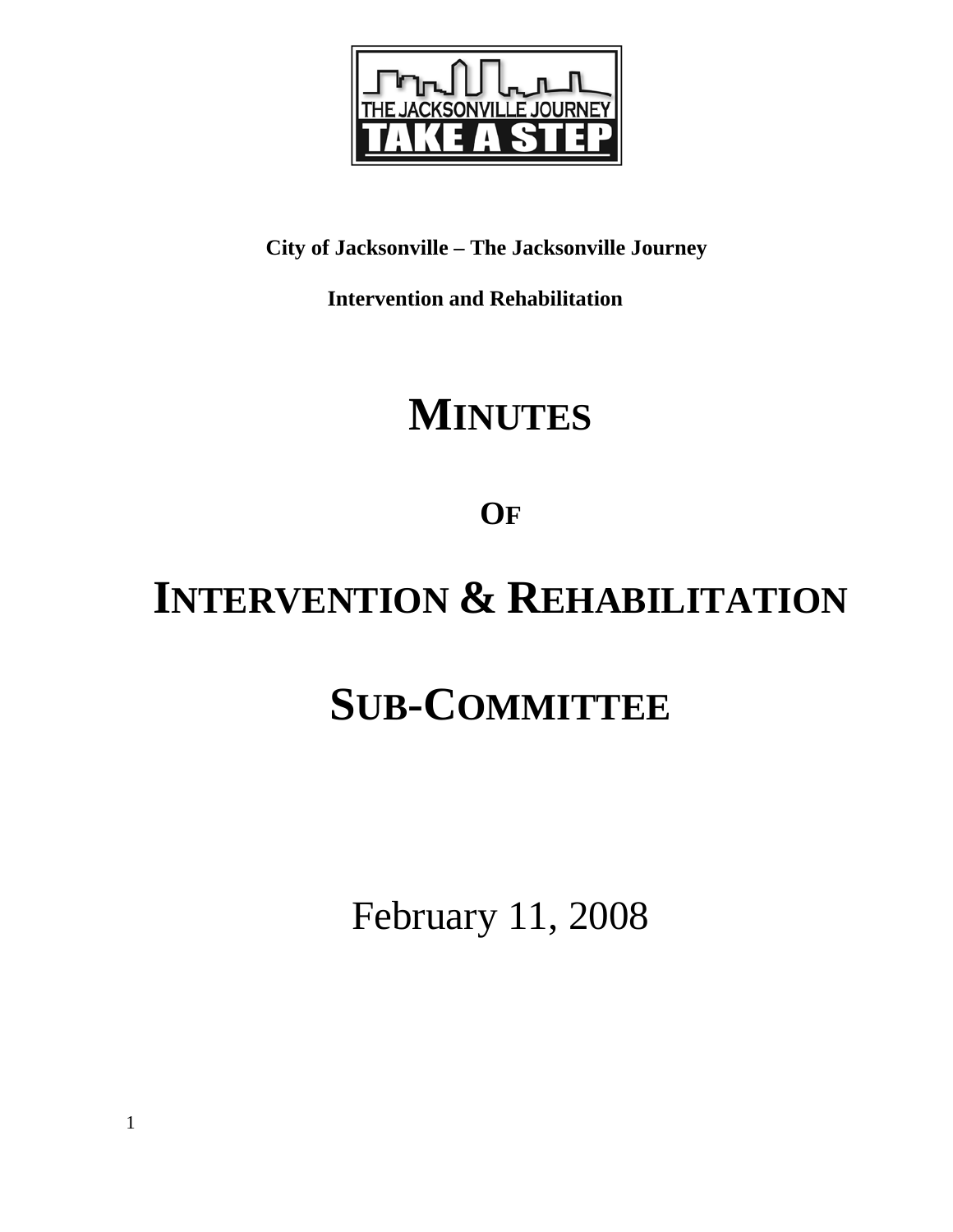### **The Jacksonville Journey – Intervention & Rehabilitation**

## **Sub-Committee**

**February 11, 2008** 

#### **2:30 p.m.**

**PROCEEDINGS before the Jacksonville Journey – Intervention & Rehabilitation Sub-Committee taken on Monday, February 11, 2008, Edward Ball Building, 8th Floor – 214 N. Hogan Street, Jacksonville, Duval County, Florida commencing at approximately 2:30 p.m.** 

**Intervention & Rehabilitation Sub-Committee** 

**John Coxwell, Chair Ron Autrey, Member Bob Baldwin, Member Gordon Bass, Jr., Member Karen Bowling, Member Lad Daniels, Member Latroy Daniels, Member Ron Foster, Jr., Member Reginald Gaffney, Member Kevin Gay, Member Michael Hallett, Member Elder Harris, Member Wyllie Hodges, Member Joseph Hutchinson, Member Cal Jackson, Member Sharon Kirkland, Member Ray Reid, Member David Stevens, Member William Sulzbacher, Member Angelia Turner, Member Sherron Watson, Member**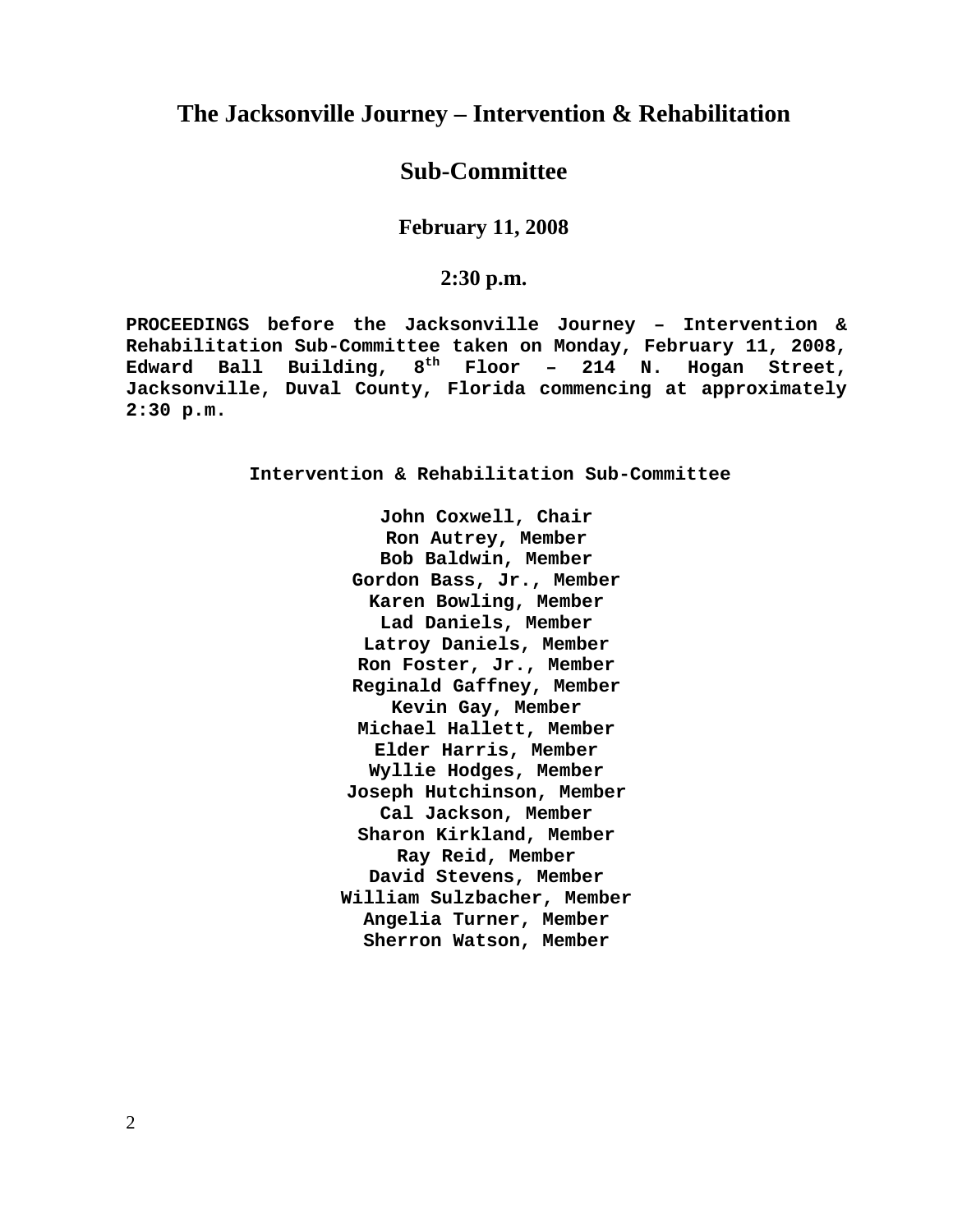#### **APPEARANCES**

#### **COMMITTEE CHAIRS & MEMBERS:**

JOHN COXWELL, Chair RON AUTREY, Member BOB BALDWIN, Member GORDON BASS, JR., Member KAREN BOWLING, Member LAD DANIELS, Member KEVIN GAY, Member MICHAEL HALLETT, Member WYLLIE HODGES, Member SHARON KIRKLAND, Member RAYMOND REID, Member WILLIAM SULZBACHER, Member DAVID STEVENS, Member ANGELIA TURNER, Member SHERRON WATSON, Member

#### **ABSENTEE MEMBERS:**

LATROY DANIELS, Member RON FOSTER, JR., Member REGINALD GAFFNEY, Member ELDER HARRIS, Member JOSEPH HUTCHINSON, Member CAL JACKSON, Member

#### **STAFF:**

KERRI STEWART STEPHANIE BARNETT SHAWN JEROR

#### **OTHERS PRESENT:**

RANDY JENNINGS, GATEWAY COMMUNITY CENTER W. EARL KITCHINGS, CEO, SPORTIVATION RICHARD MOTT, JACKSONVILLE PUBLIC LIBRARY DOUG MURR, CHARACTER FIRST NEILL VINING, PUBLIC RELATIONS SUB-COMMITTEE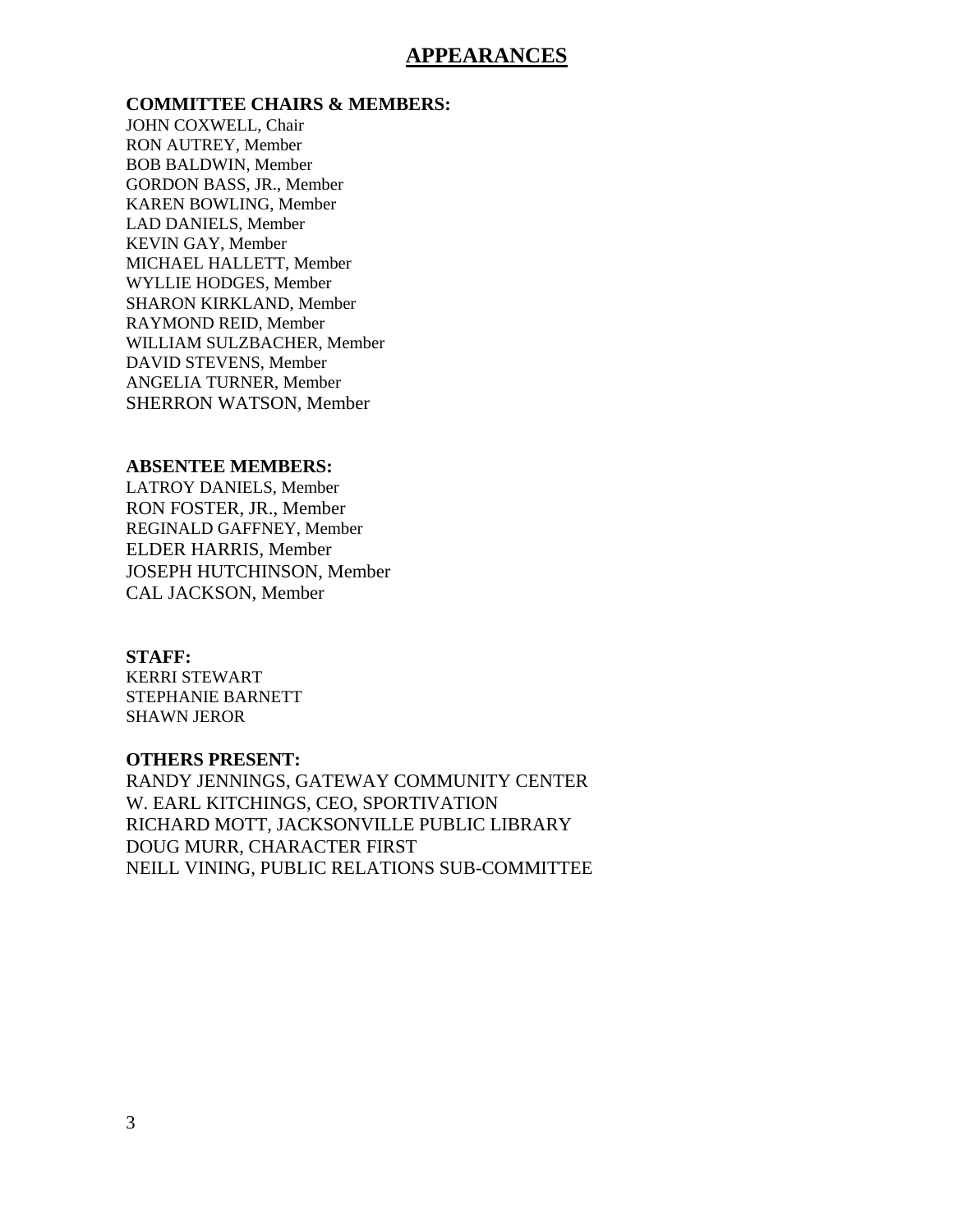#### **PROCEEDINGS**

February 4, 2008

Intervention and Rehabilitation Sub-Committee 2:30 p.m. **Call to Order and Comments.** Chairman Coxwell called the meeting to order at approximately 2:32 p.m.

**Purpose of Meeting.** Discuss the Mayor's crime initiative – The Jacksonville Journey – Take a Step – Intervention and Rehabilitation Sub-Committee.

Chairman Coxwell presented a motion to approve the minutes from the last meeting. Motion was approved and carried.

Chairman Coxwell gave an overview of Steering Committee meeting and housekeeping items.

The next item on the agenda was a presentation by Chief David Stevens from the Jacksonville Sheriff's office. His presentation gave an overview of the Police Athletic League Program. At the conclusion of his presentation, the floor was open to questions. Q. Are the needs of the program being met? There are several facilities operating around the city with funding provided by many private organizations. The program could always use additional resources.

Q. How can the community assist in expanding the program? The program can use additional funding and volunteers.

Q. With the passing of Amendment One, are you aware of problems with funding for next year? Much of the funding we receive is from private companies. I am not sure how the passing of the amendment will affect the funding we get from the city.

4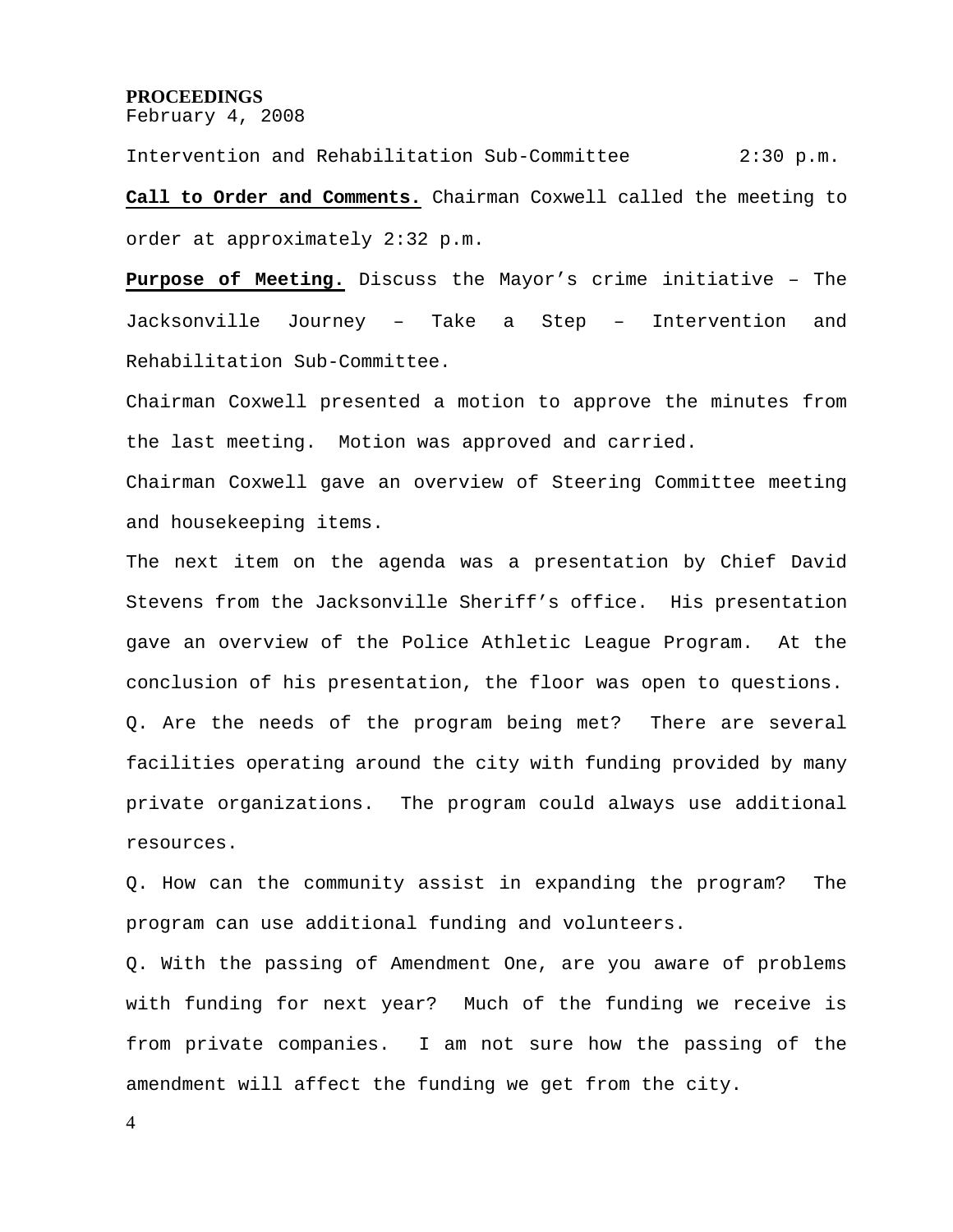Q. When a young person enters the program, how long do they usually stay in? They can stay up to 17 years of age.

Q. How many children participate in the PAL programs? Last year we had approximately 2300.

Q. If the program was expanded, how do you determine the funding needs? Before opening new centers, an analysis is done to determine the need. Our current budget for all centers and programs is \$26 million.

Q. Are there eligibility requirements for kids who want to utilize the programs? No.

Q. Was the MARS program discontinued due to funding? The program was effective, but was not cut due to funding.

Q. Are the police officers that work in the program paid by the city or volunteers? Both; Some are paid and others are volunteer. Q. Have existing schools been looked at as resources for after school programs? PAL looks at existing buildings that are not being utilized. There are some issues with using schools. Chairman Coxwell thanked Chief Stevens for his presentation. The next item on the agenda was actions items to be presented to the Steering Committee by Chairman Coxwell. He asked committee

All three recommendations were approved by members.

members to make a motion on recommendations listed on the agenda.

With the meeting next week cancelled due to the holiday, Chairman Coxwell asked committee members to form sub-committees to address three different issues: Juvenile Intervention Strategies, Adult Re-Entry Strategies, and Employer/Employment Strategies. Groups were formed and meeting dates and times were to be scheduled.

5